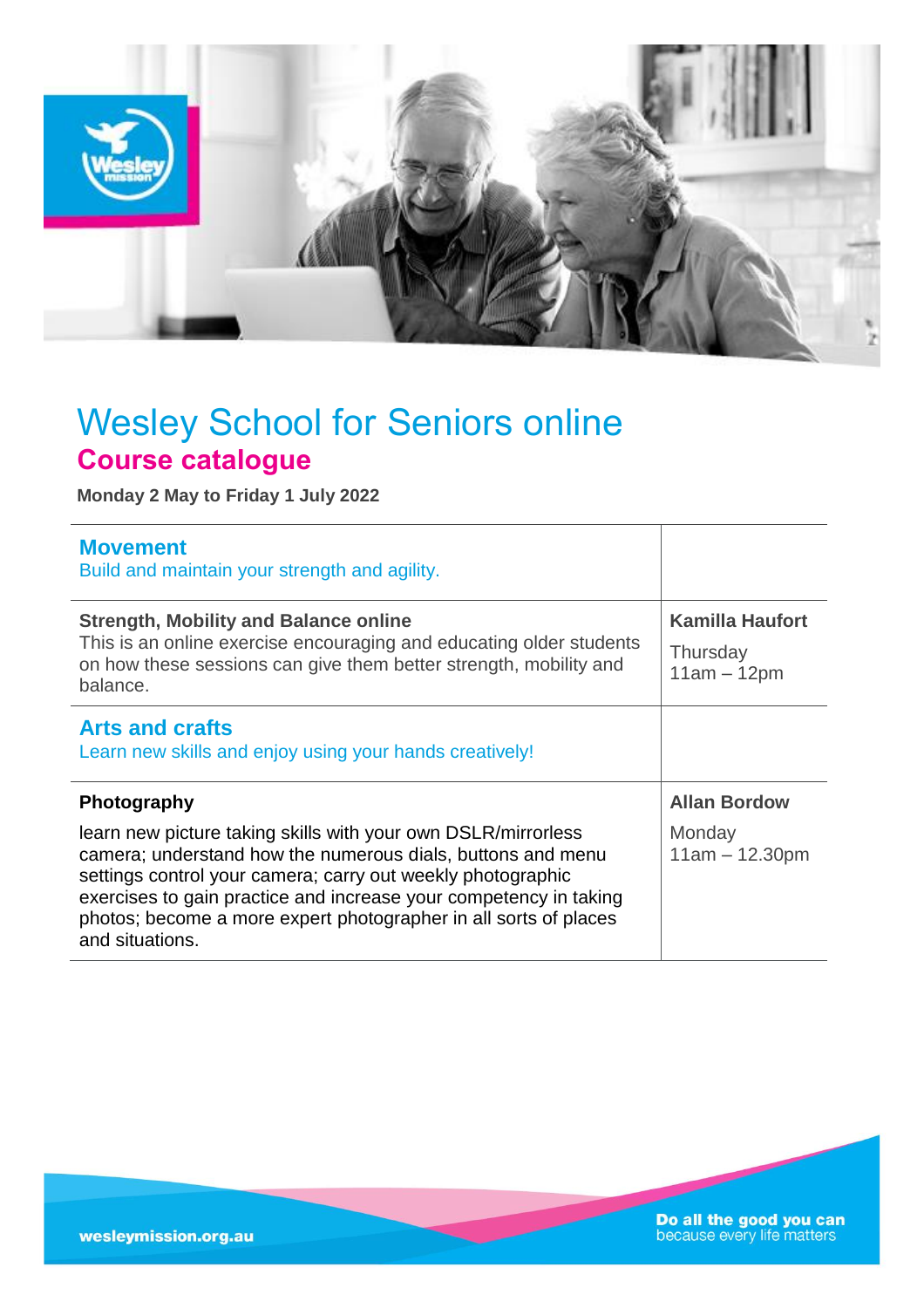| Drawing and Painting on iPad and PC<br>Ever wanted to sketch, paint or watercolour? Join this course to do all<br>this on your iPad and PC. We will use a free app called Adobe<br>Fresco. You can do things in the app that you cannot do in real life.<br>You don't need to spend a cent on paper, canvas, pencils, or paint.<br>Spilt some paint, used the wrong brush or forgot to clean the brush?<br>No problem, one click and the mess is cleared. Want to use a photo<br>or a trace a classic work – very simple. A very forgiving and fun way<br>to learn to paint. Replace Covid blues with Fresco reds. | Raj Asawa<br>Tuesday<br>$9 - 10$ am               |
|--------------------------------------------------------------------------------------------------------------------------------------------------------------------------------------------------------------------------------------------------------------------------------------------------------------------------------------------------------------------------------------------------------------------------------------------------------------------------------------------------------------------------------------------------------------------------------------------------------------------|---------------------------------------------------|
| <b>Adventures in Art</b><br>Expand your creativity by learning basics of art from the comfort of<br>your home.                                                                                                                                                                                                                                                                                                                                                                                                                                                                                                     | <b>Paul Hurst</b><br>Wednesday<br>$2 - 3.15$ pm   |
| <b>Computer technology and digital media</b><br>Master your technology to get the most out of your devices.                                                                                                                                                                                                                                                                                                                                                                                                                                                                                                        |                                                   |
| <b>Tablets, Smartphones and Zoom</b><br>Learn the basics of using your tablets and smartphones with our<br>online class. We will touch upon the basic functions of Zoom in this<br>class too.                                                                                                                                                                                                                                                                                                                                                                                                                      | <b>Henry Fakiye</b><br>Wednesday<br>$11am - 12pm$ |
| <b>English, literature and speech improvement</b><br>The English language in many different forms.                                                                                                                                                                                                                                                                                                                                                                                                                                                                                                                 |                                                   |
| <b>Shakespeare</b><br>Explore or revisit the works of William Shakespeare. Through this<br>class, we'll read and discuss various plays of this literary master.                                                                                                                                                                                                                                                                                                                                                                                                                                                    | <b>Elizabeth Wood</b><br>Tuesday<br>$10 - 11$ am  |
| <b>Languages</b><br>Take a trip around the world from the comfort of your home, all while<br>enjoying the brain building benefits of languages!                                                                                                                                                                                                                                                                                                                                                                                                                                                                    |                                                   |
| <b>Chinese Proverbs and Poetry</b><br>The Chinese language is full of sayings mostly derived from historical<br>sources or Chinese poetry. In this class, you will be introduced to<br>simple Chinese proverbs or idioms. And as an introduction to the<br>appreciation of Chinese poetry, elementary Chinese poems will be<br>presented.                                                                                                                                                                                                                                                                          | <b>Annie Chiu</b><br>Tuesday<br>$9.30 - 10.45$ am |
| <b>Mandarin (Beginner)</b><br>This class will concentrate on the spoken language, with emphasis<br>on Mandarin pronunciation. In this class, Chinese songs, Chinese<br>culture and Chinese customs will also be introduced.                                                                                                                                                                                                                                                                                                                                                                                        | <b>Annie Chiu</b><br>Tuesday<br>$10.45am - 12pm$  |
| Italian (Intermediate)<br>Suitable for people with some prior knowledge of the Italian language<br>is required.                                                                                                                                                                                                                                                                                                                                                                                                                                                                                                    | <b>Federico Solchi</b><br>Wednesday<br>$3 - 4$ pm |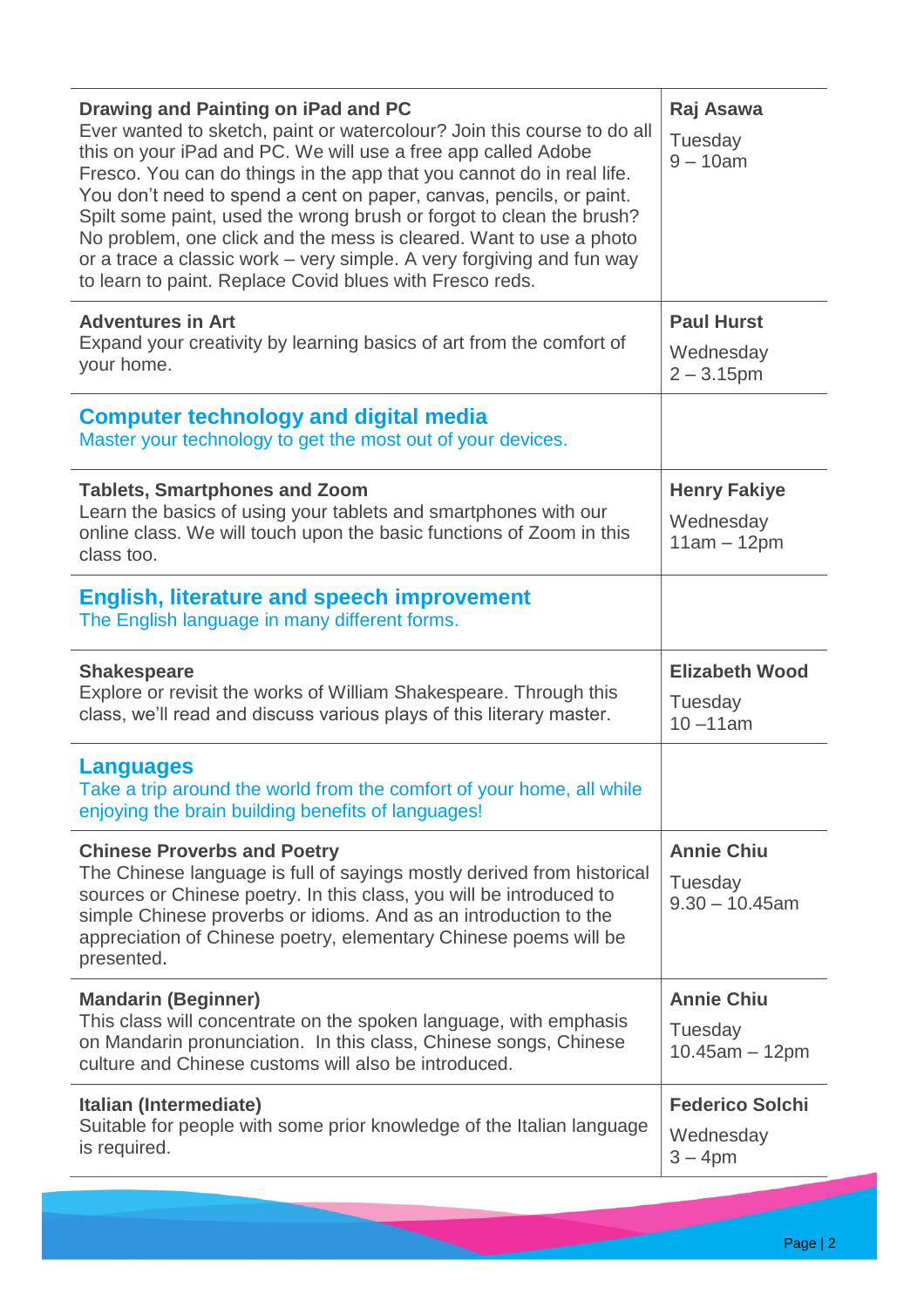| Latin (Beginner 1)<br>Learn Latin, the language of the ancient Romans. This course is for<br>beginners with no prior knowledge of the language, or for those who<br>might have learnt Latin at school and want to revisit it. Textbook: L.<br>A. Wilding, Latin Course for Schools Part 1 (published by<br>Duckworth), or you can download a free copy from<br>https://archive.org/details/20140118LATINWildingBOOK1/mode/2up                                                                                                                                                                                   | <b>Grant Beard</b><br>Friday<br>$9 - 10.30$ am     |
|-----------------------------------------------------------------------------------------------------------------------------------------------------------------------------------------------------------------------------------------------------------------------------------------------------------------------------------------------------------------------------------------------------------------------------------------------------------------------------------------------------------------------------------------------------------------------------------------------------------------|----------------------------------------------------|
| Latin (Intermediate)<br>Learn Latin, the language of the ancient Romans. This course is for<br>students with about one year's prior study of the language. This<br>course continues the Beginners 5 course from last term. The<br>textbook is: L. A. Wilding, Latin Course for Schools Part 1 (published<br>by Duckworth, or you can download a free copy from<br>https://archive.org/details/20140118LATINWildingBOOK1/mode/2up),<br>and we shall continue from Chapter 22. Assumed knowledge: First<br>and second conjugation verbs, all tenses; first, second, and third<br>declension nouns and adjectives. | <b>Grant Beard</b><br>Friday<br>11 $am - 12.30pm$  |
| <b>Spanish (Beginner A1)</b><br>Learn the basics of the Spanish language from the comfort of your<br>home.                                                                                                                                                                                                                                                                                                                                                                                                                                                                                                      | <b>Marina Esther</b><br>Monday<br>$12 - 1pm$       |
| <b>Spanish (Advanced/Beginner A2)</b><br>This course is suitable for those who have some knowledge of<br>Spanish.                                                                                                                                                                                                                                                                                                                                                                                                                                                                                               | <b>Marina Esther</b><br>Monday<br>$1.15 - 2.15$ pm |
| <b>Music and performing arts</b><br>Express yourself through music and song – the best kind of therapy<br>for the soul!                                                                                                                                                                                                                                                                                                                                                                                                                                                                                         |                                                    |
| <b>Guitar and Ukulele (Beginner)</b><br><b>Gukulele Group</b><br>Learn the basics of guitar or ukulele playing. In this course you will<br>learn everything you need to get started. A nylon string classical<br>guitar is recommended, but a steel-string acoustic guitar is also<br>suitable. For ukulele students a tenor ukulele with nylon strings is<br>recommended. No previous experience required. All notes will be<br>supplied.                                                                                                                                                                      | <b>Terry Darmody</b><br>Monday<br>$9.30 - 11$ am   |
| <b>Piano (Beginner)</b><br>This is a course suitable for beginners.                                                                                                                                                                                                                                                                                                                                                                                                                                                                                                                                             | <b>John Stavert</b>                                |
| As of 6/5/22 only two places remain! When you enrol you will be<br>assigned an individual time to learn with John.                                                                                                                                                                                                                                                                                                                                                                                                                                                                                              | Wednesday<br>$10 - 1$ pm                           |